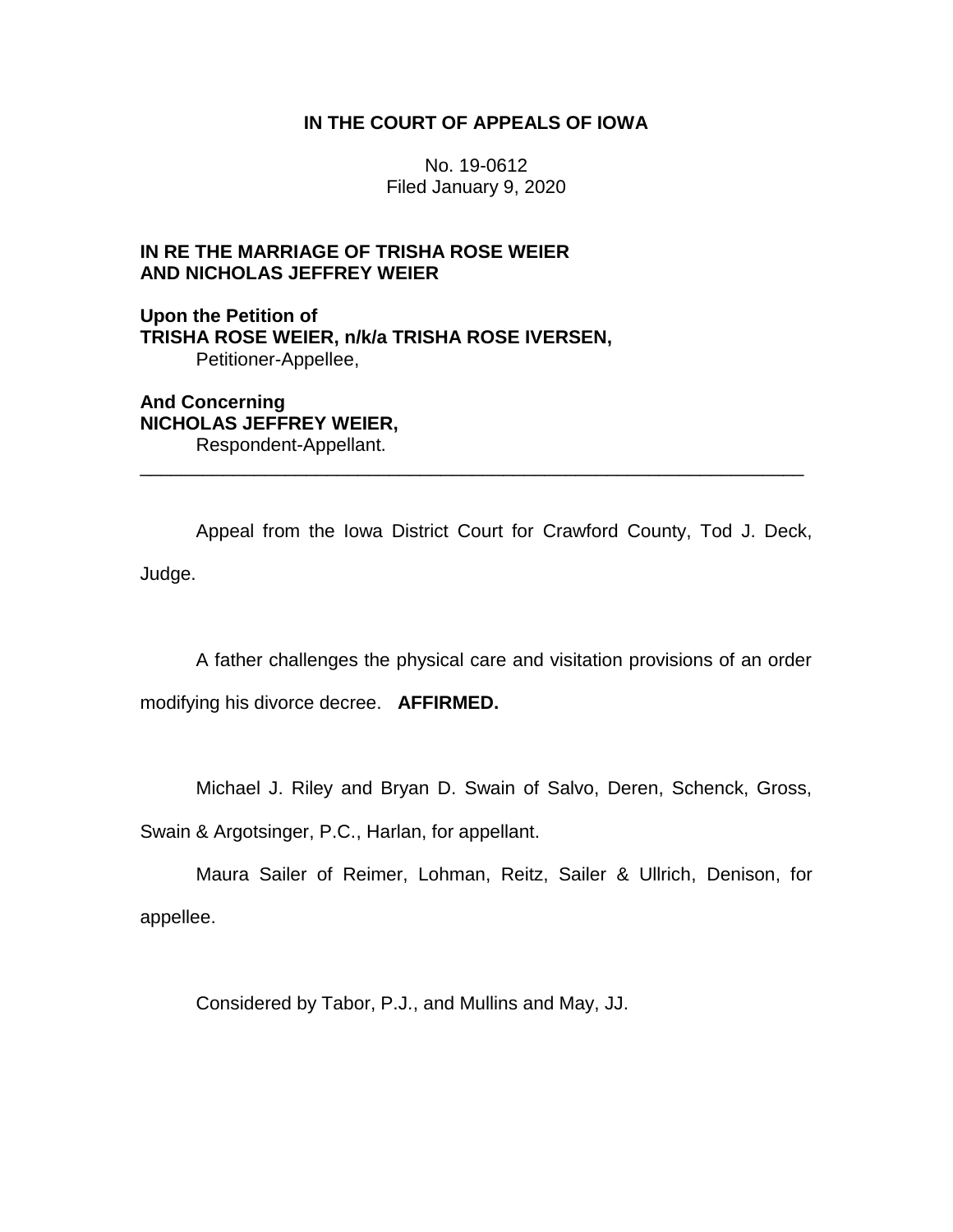### **TABOR, Presiding Judge.**

Nicholas Weier appeals the modification order placing physical care of their two sons with his ex-wife Trisha Iversen. Nicholas contends he would be the superior caregiver and that granting him physical care would "minimize the change in the children's lives." In the alternative, Nicholas asks for additional visitation time. After our independent review of the record and issues raised, we concur in the opinion of the district court that granting Trisha physical care is in the children's best interests. We also decline to alter the visitation schedule.

#### **I. Facts and Prior Proceedings**

Nicholas and Trisha married in 2011 and divorced in 2015. They have two children in common: E.W., born in 2012, and O.W., born in 2013. At the time of the divorce, both parents lived in the Denison area and shared custody of the children. The decree incorporated their stipulation for joint physical care.

In June 2018, Nicholas sought to modify the decree to address Trisha's planned move to Bancroft, which was just shy of 150 miles from Denison. The move related to a career advancement for Trisha's new husband, Trent. But Trisha, a registered nurse, also found a job there with better pay and more flexible hours. Trisha and Trent have a daughter, who was born in 2016. According to Trisha, E.W. and O.W. are protective of their little sister. The district court found Trent had a positive relationship with the boys.

After the divorce, Nicholas stayed in the marital home, which is situated on sixteen acres. His job as a self-employed seed salesman afforded him flexible hours. In Crawford County, Nicholas has extended family who are close to the boys. On the negative side, Nicholas received his second and third convictions for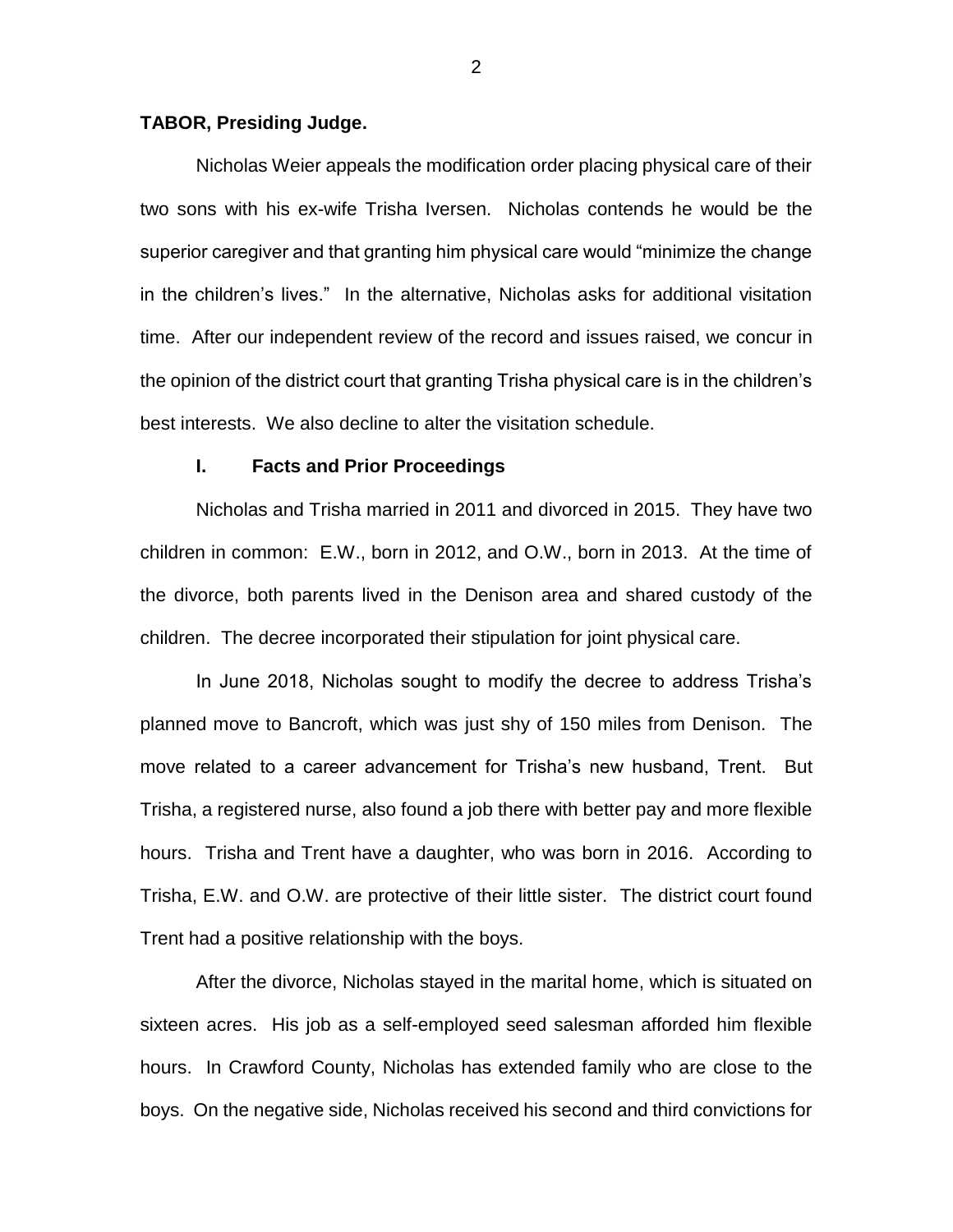operating while intoxicated (OWI) since the divorce. The district court also noted the "hurried manner" in which Nicholas decided to cohabitate with new girlfriends.

At the time of the modification hearing, O.W. was in preschool and E.W. was in first grade. E.W.'s teacher noticed that he was showing "a lot of anxieties" and struggled "attention-wise." A psychiatrist diagnosed him with attention deficit disorder and prescribed medication. Trisha believed that the medication helped their son concentrate better, but Nicholas disagreed that E.W. needed the medication. Trisha also took E.W. for counseling sessions. She advised Nicholas of the appointments, but he opted not to attend.

After hearing from both parents, the district court decided Trisha's approach to co-parenting supported an award of physical care to her. The court awarded Nicholas liberal visitation rights. Nicholas now appeals.

## **II. Scope and Standard of Review**

Because petitions to modify the physical care provisions of a divorce decree lie in equity, we review the district court's ruling de novo. *In re Marriage of Harris*, 877 N.W.2d 434, 440 (Iowa 2016). We reach our own conclusion on issues raised on appeal but give weight to the district court's fact findings. *Id.* In this kind of case, with a close question on physical care, we are especially mindful that the trial judge "had the added advantage of being able personally to watch and listen to the parties." *In re Marriage of Jones*, 309 N.W.2d 457, 462 (Iowa 1981).

### **III. Analysis**

### **A. Modification of Physical Care**

Iowa courts engage in a two-step analysis when faced with a request to end joint physical care. First, the petitioning parent must show a material and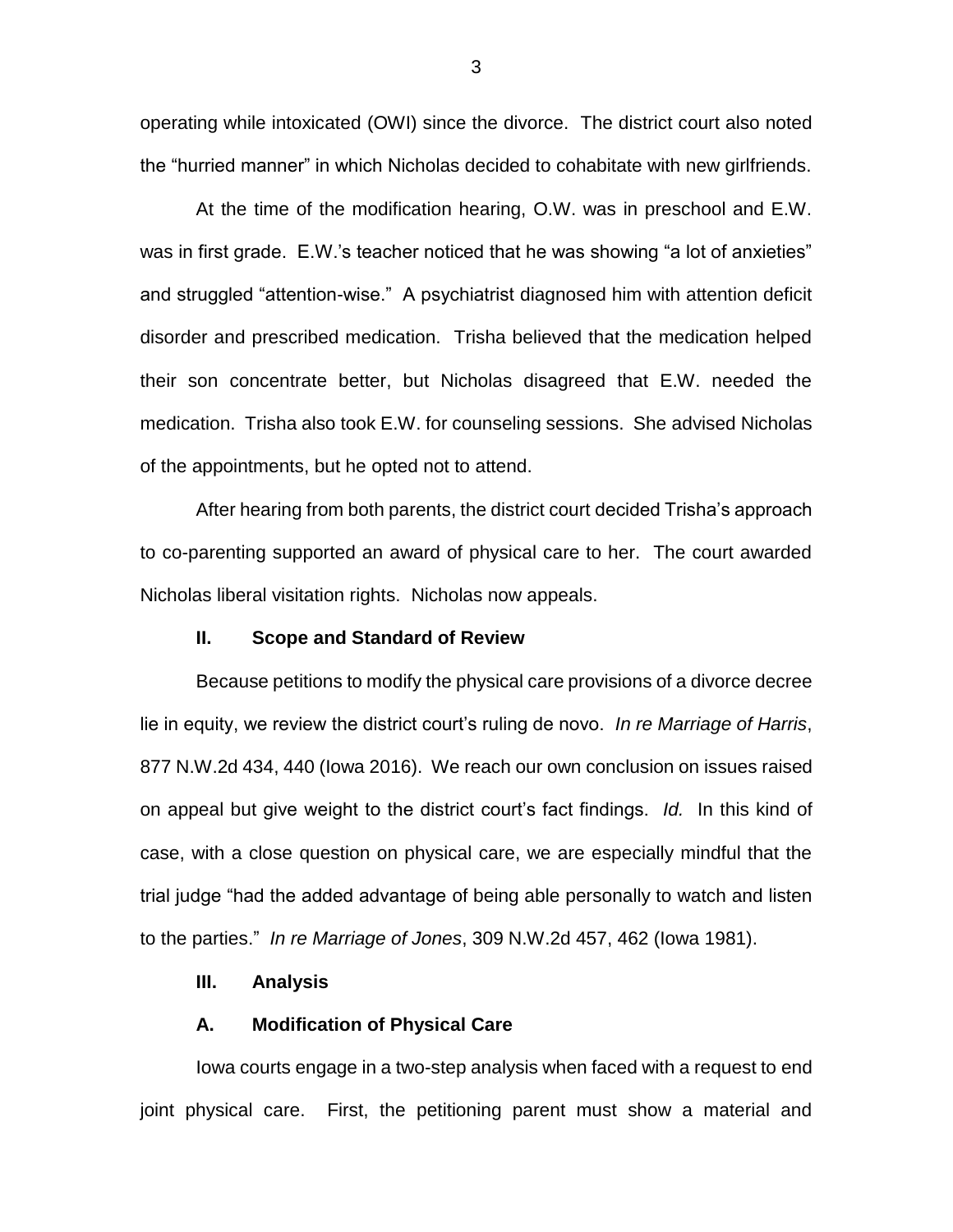substantial change in circumstances not contemplated by the court at the time of the decree. *In re Marriage of Mihm*, 842 N.W.2d 378, 382 (Iowa 2014). Second, if the court determines joint physical care is no longer feasible, it must determine which parent is better suited to continue addressing the children's everyday needs. *See Melchiori v. Kooi*, 644 N.W.2d 365, 368 (Iowa Ct. App. 2002). The parties do not contest the change in circumstances here. Thus we address only the second step.

The goal of a physical-care determination is to place the children in the environment most likely to bring them to healthy physical, mental, and social maturity. *In re Marriage of Courtade*, 560 N.W.2d 36, 38 (Iowa Ct. App.1996). Given the unique structures of each family, the decision hinges on the particular circumstances affecting the children. *In re Marriage of Hoffman*, 867 N.W.2d 26, 32 (Iowa 2015); *see also In re Marriage of Hansen*, 733 N.W.2d 683, 699 (Iowa 2007).

Sizing up the circumstances here, the district court was clear-eyed about the pros and cons of each physical care option. When considering Trisha as the primary caregiver, the court expressed frustration that she did not give fair notice to Nicholas about her relocation to Bancroft obscuring her intentions and the timeline for the move. The court identified the sole motive for her move as Trent's new employment. The court criticized Trisha for not giving enough thought to the move's impact on the boys. But the court decided Trisha redeemed herself by later scouting out the necessary resources for the children in Bancroft: a quality daycare for O.W. and professional counseling for E.W.

4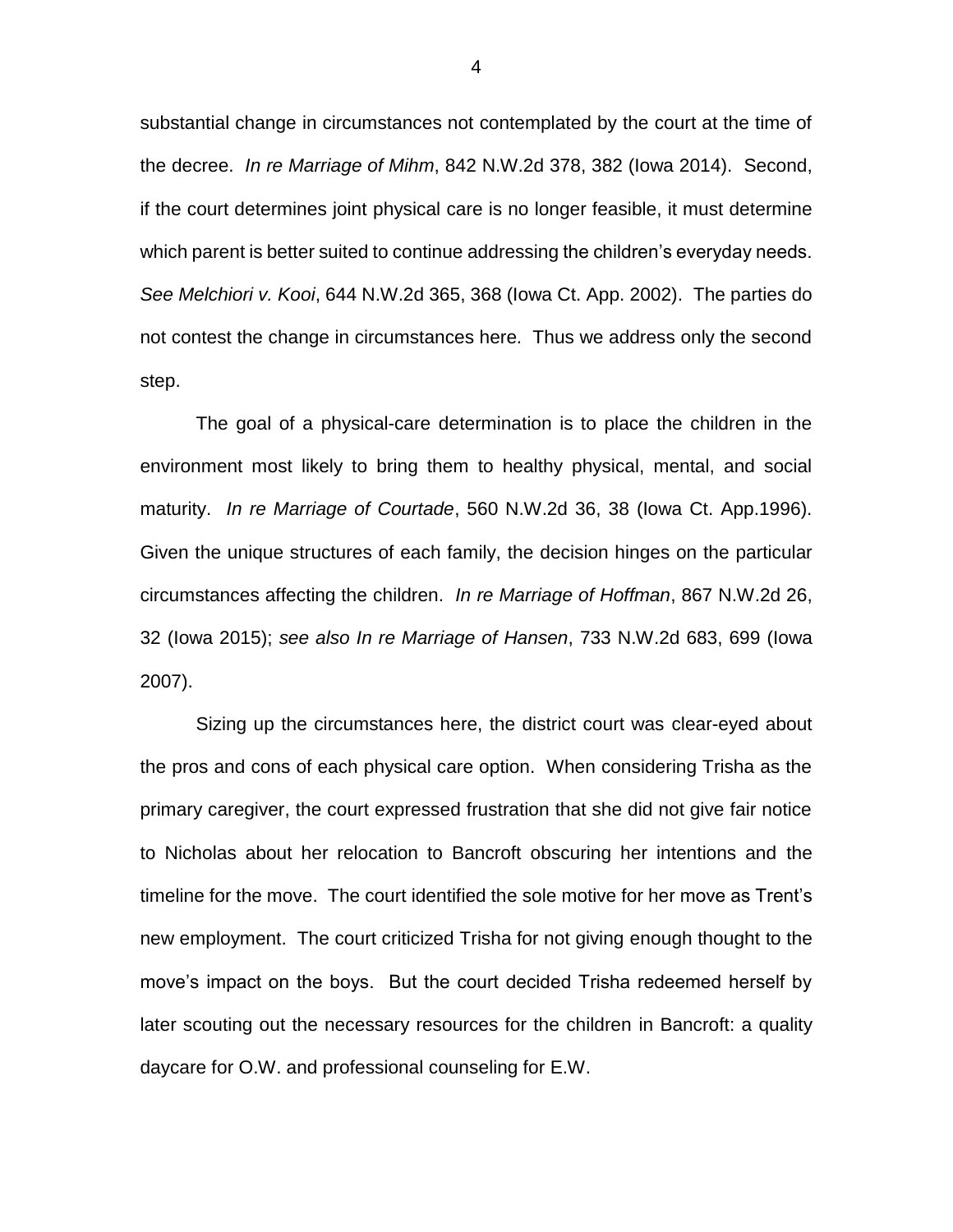That counseling played a large role in the court's decision-making process. The court was encouraged by Trisha's "involvement and proactive attitude" toward addressing E.W.'s mental health needs. Especially compared to Nicholas's resistance in that area. Overall, the court viewed Trisha as the parent better attuned to the needs of the children and more inclined to facilitate a positive relationship with the other parent. The court did bemoan the children's loss of time with extended family in Crawford County. But the court trusted that Trisha would work to maintain those connections.

The court recognized Nicholas was a capable parent, and we agree. But the court also worried about his stability in light of his alcohol-related legal entanglements. Like the district court, we believe those offenses cast some negative reflections on Nicholas's judgment. We agree with the court's conclusion that Nicholas failed to prove his ability to minister to the needs of the children outpaced Trisha's skill and commitment. *See Hoffman*, 867 N.W.2d at 37. We thus uphold the custody modification.

#### **B. Visitation**

We next turn to Nicholas's alternative request for expanded visitation rights. The modification order awarded visitation every other weekend, as well as weeknight visits every Tuesday and Thursday. The court acknowledged "it might not always be feasible for Nicholas" to exercise the midweek visits, but wanted to make that time available nonetheless. The court also set aside two weeks in each of June, July, and August for the children to have summer visits with Nicholas.

On appeal, Nicholas asks for weekend visitation all but one weekend per month, and three weeks in each summer month. He insists the mandate in Iowa